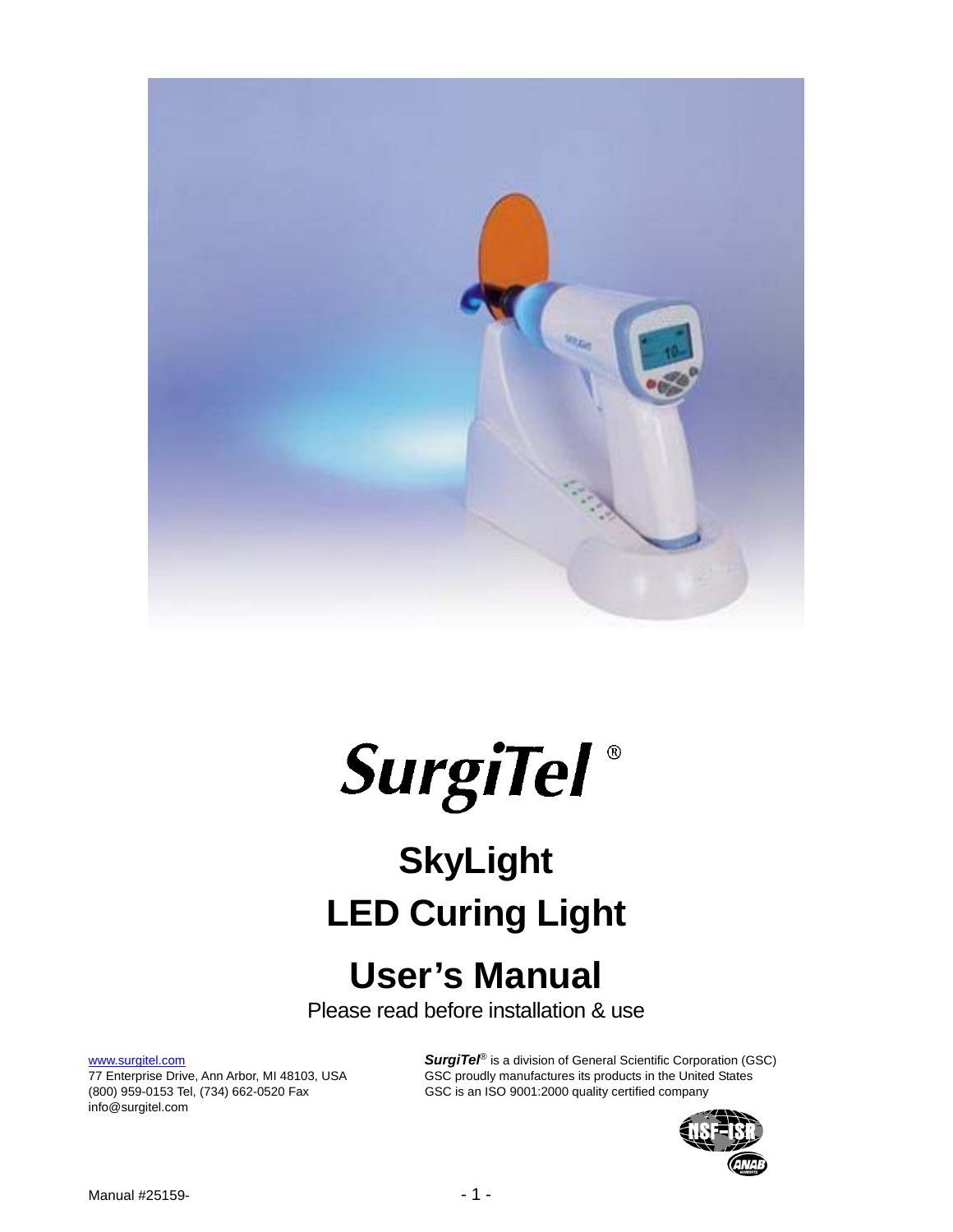### **1. SYMBOLS**

Symbols used on main unit



L0Xxxyzzzz Serial No.

Attention! Refer to the Instruction Manual before use

Applied part type BF (To EN-60601-1 Standard) Correspond to EC directive 93/42/EEC Including IEC 60601-1, IEC 60601-1-2 and IEC 60601-1-4

L0Xxxyzzzz L01: Skylight

 xxy: Manufacture Year & Month zzzz: Product Numbers

Symbols used on charger

#### DIRECT CURRENT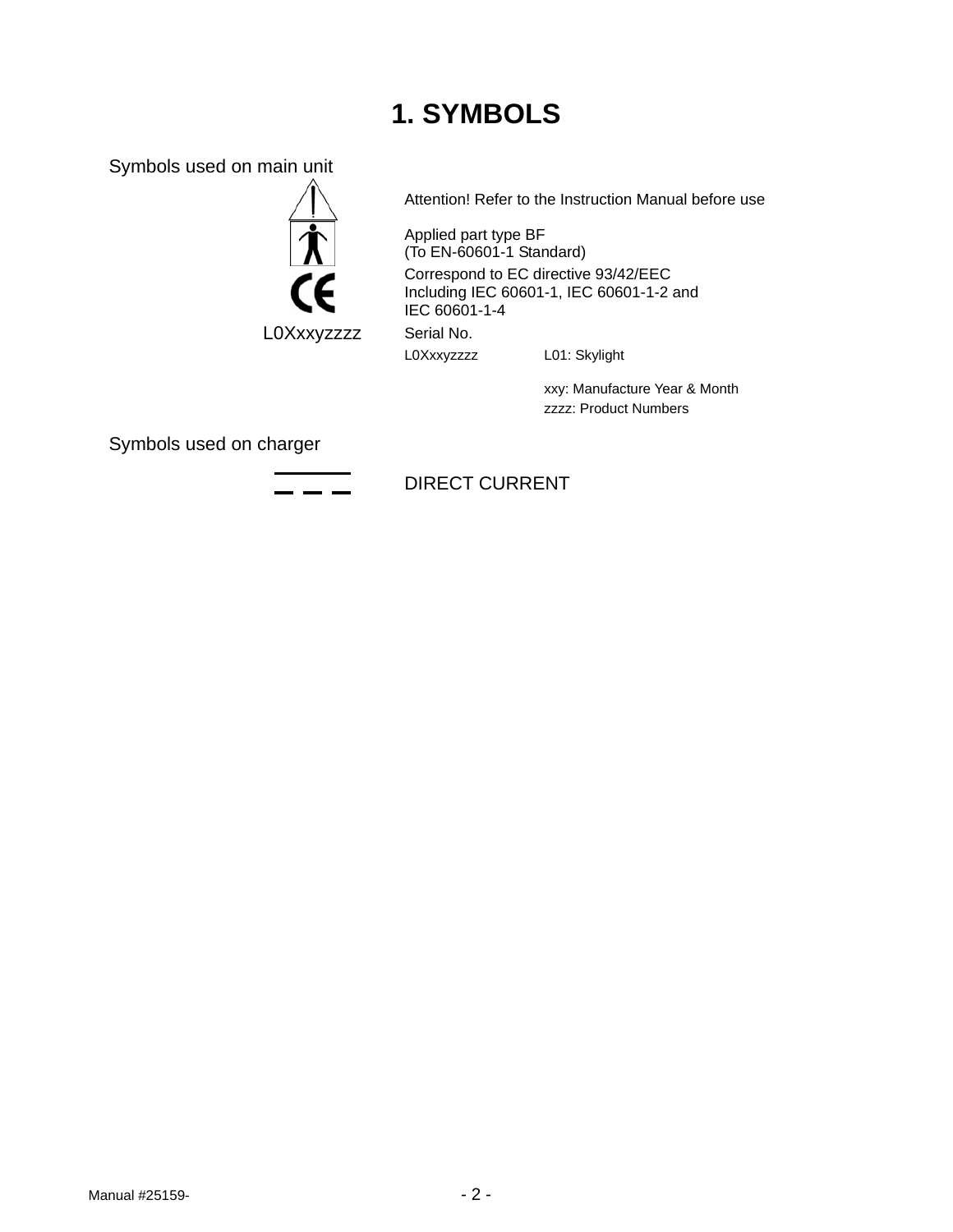### **2. PRODUCT DESCRIPTION & PARTS**





#### **Reference**

- 1 Skylight Gun<br>2 Light Guide T
- Light Guide Tip
- 3a Small Eye Protector (cone-type)
- 3b Large Eye Protector (disc-type)
- 4 Battery Charger
- 5 Power Supply for Charger AC100-240V, 50/60Hz
- 6 Program Start Switch

#### 7 LCD Display

- 7-1 LCD
- 7-2 Beep On/Off<br>7-3 Program Moc
- Program Mode
- 7-4 Battery Indicator
- 7-5 On/Off Switch
- 7-6 Mode Switch
- 7-7 Time setting Switch (+, -)
- 7-8 Program Select Switch
- 7-9 Program Storage Switch
- 7-10 Program (P1~P5)

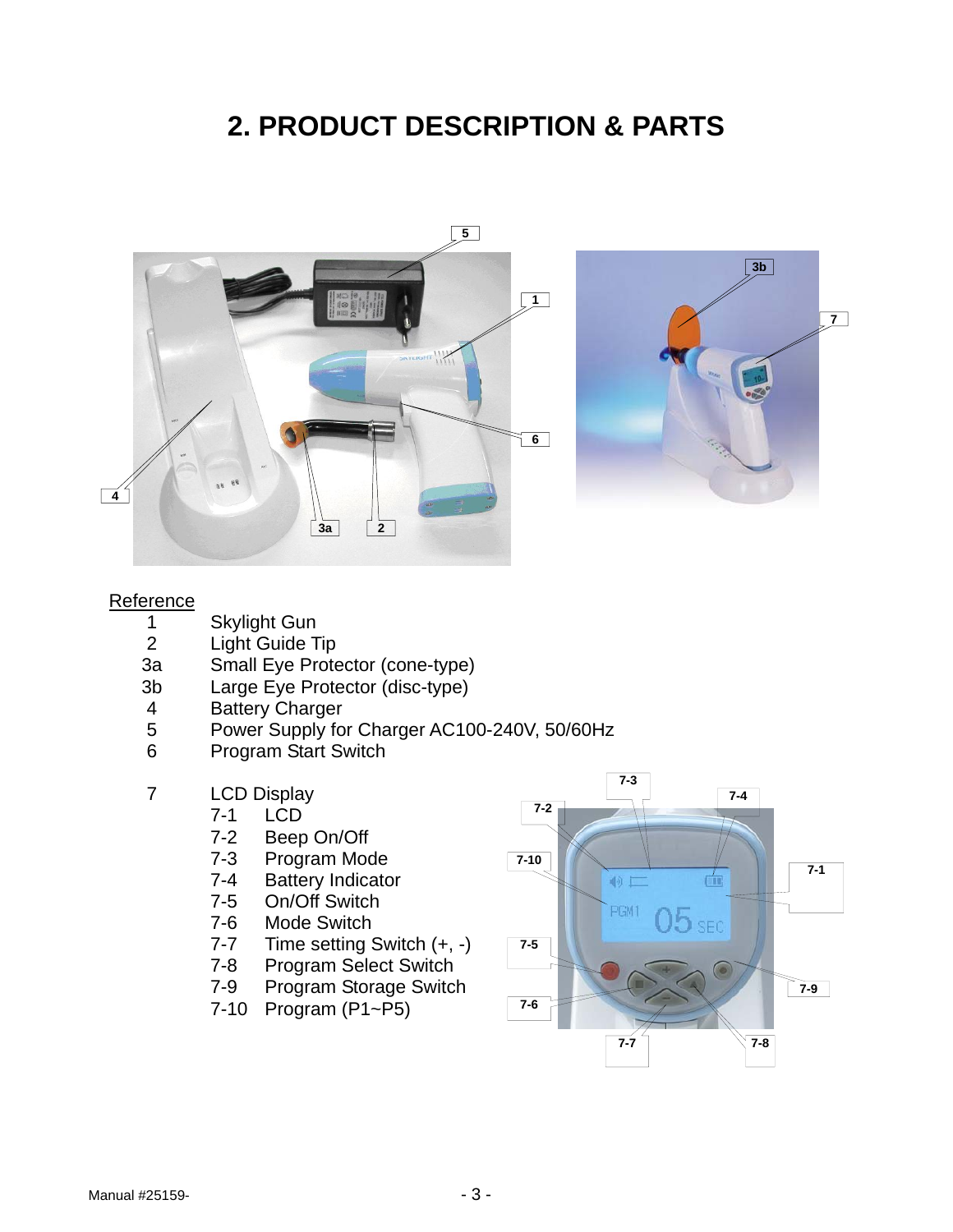### **3. INSTALLATION**

**Proper Use:**<br>The Skylight is intended for polymerization of light-cured dental materials in the mouth, such as adhesives and filling materials.

**\*Caution – Do not use except for the intended purpose.** 

**\*Caution – This device may cause different medical devices to malfunction due to potential electromagnetic radiation.**

#### **Skylight**

Use Skylight Charger connected to the provided power supply (AC100-240V, 50/60Hz) **\*Caution – Use only original power supply** 

### **4. CLEANING & MAINTENANCE**

#### Skylight body

Clean with a soft cloth and any alcohol based, non-abrasive, mild cleaning liquid.

#### Light Guide

Sterilize the Light Guide & Eye-Protector in an autoclaver at 135°C for 5 minutes before use.

When the end of the Light Guide is stained, clean it with a soft cloth and any alcohol based, non-abrasive, mild cleaning liquid.

#### \***Caution - Be careful when handling the light guide as it can be damaged if dropped.**

 **Do not sterilize in an ultrasonic cleaner** 

#### **Do not use chemical solvents or abrasive composite**

 **If the ends of the light guide are dirty, power output can be affected.** 

**Charger** 

Clean with a soft cloth and any alcohol based, non-abrasive, mild cleaning liquid.

\***Caution – Do not push the Power ON/OFF switch or Program Start switch while charging.**

**Battery** 

Battery life is not affected by recharging at any point in the discharge cycle because of the use of a lithium-ion battery (No memory effect).

If the battery is not holding its charge, a new one can be purchased.

\***Caution- Battery Pack cannot be changed by the user. Please contact SurgiTel to change the battery pack.**

\***Caution- Power output can be affected slightly by battery condition.**

**\*Warning- Never use the Skylight in or near fire or a wet location. IT IS NOT WATERPROOF. Be careful not to connect the metal contacts of the battery to other metal items. IF THEY ARE CONNECTED, THE BATTERY CAN EXPLODE.**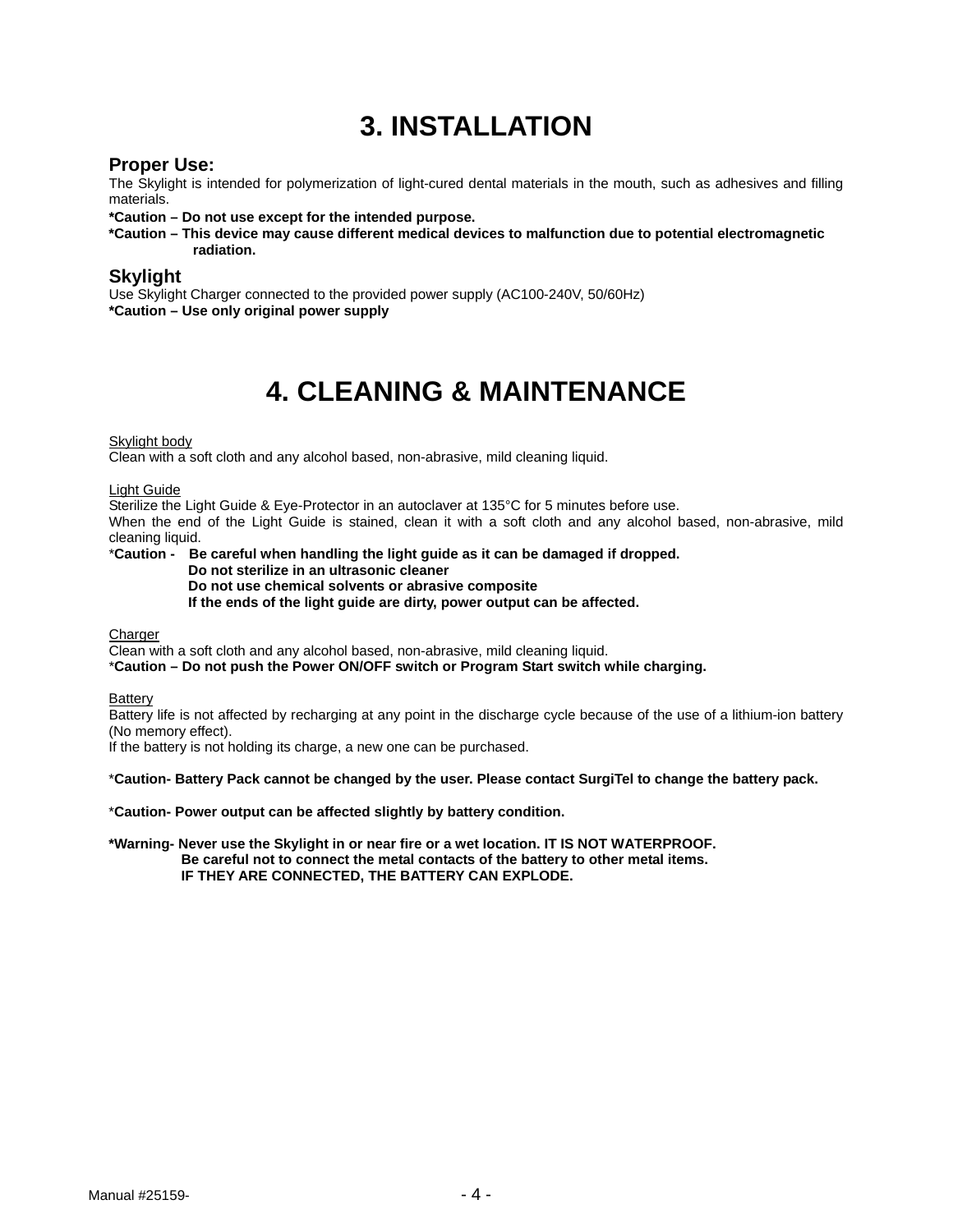### **5. Usage**

Prior to use, follow all of the setup instructions in Section 3. Sterilize the Light Guide & Eye-protector in the autoclave at 135°C for 5 minutes before use.

#### Adjustment before use

- 1) Press on On/Off switch on LCD side (press for one second).
- 2) Set the proper Mode and Time or select your program setting.
- 3) The light turns on when you push the program start switch.

#### Function switch guide

Power ON/OFF



Power ON/OFF by pressing button for approx. one second

• Mode Setting



Select mode (three types; General, Soft-Start and Pulse)

#### **Mode type**

General Mode: General curing

Soft-Start Mode: Mode for long curing of thick resin

Pulse Mode: Wide curing for cavity resin

Program Setting and Storage

Setting Mode and Time to program 1 to 5 by user.

• Time Setting



Time Increase



Time Decrease

Storage



**Confirmation**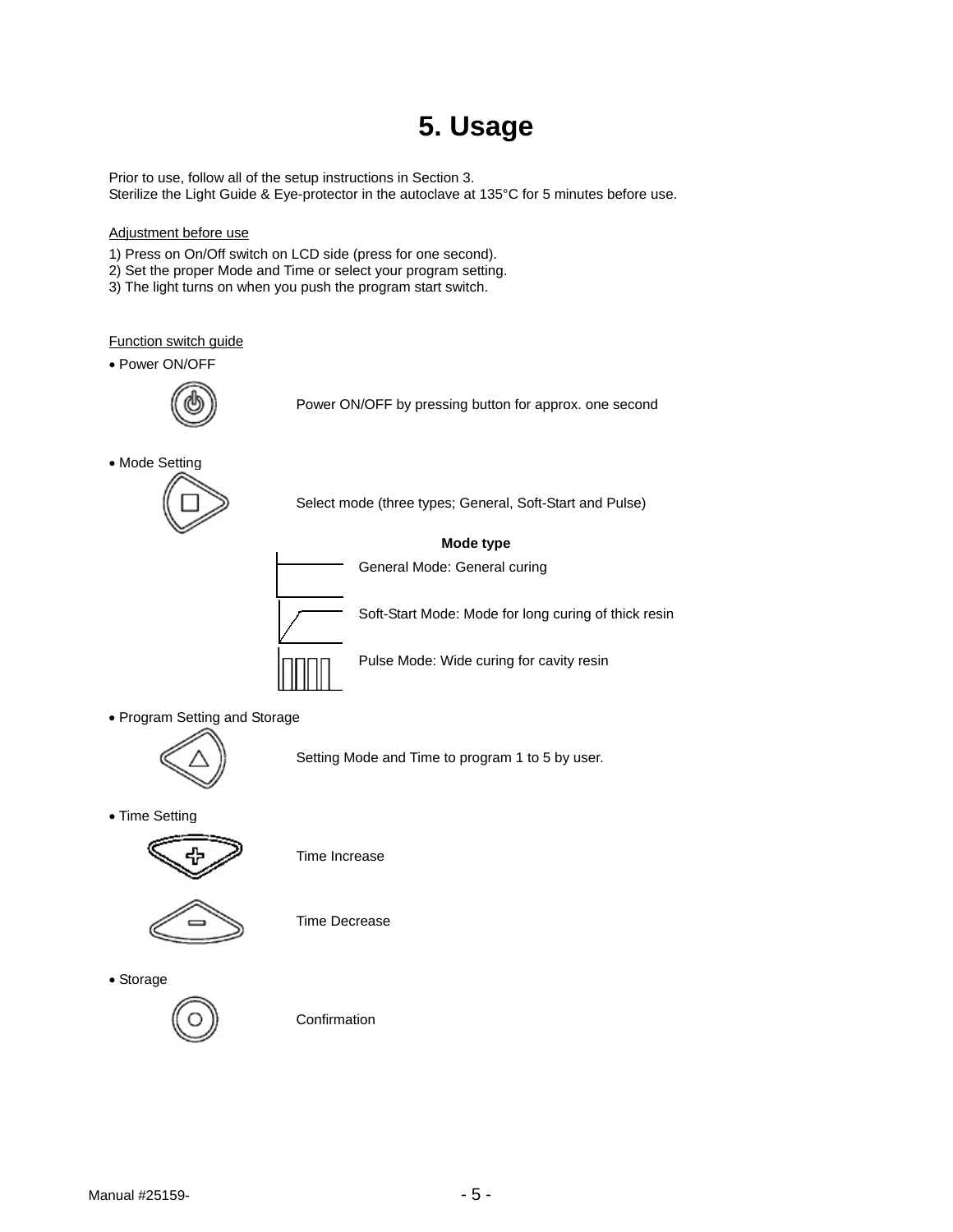### **\*Example of program setting and storage**





This LCD display will show beep off function is set (no symbol).





### *Power Save Functions*

Auto Shutdown If not used for 2 minutes, the power will turn off automatically to save battery life. Back-Light Off If not used for 30 seconds, the LCD Back-Light will automatically turn off.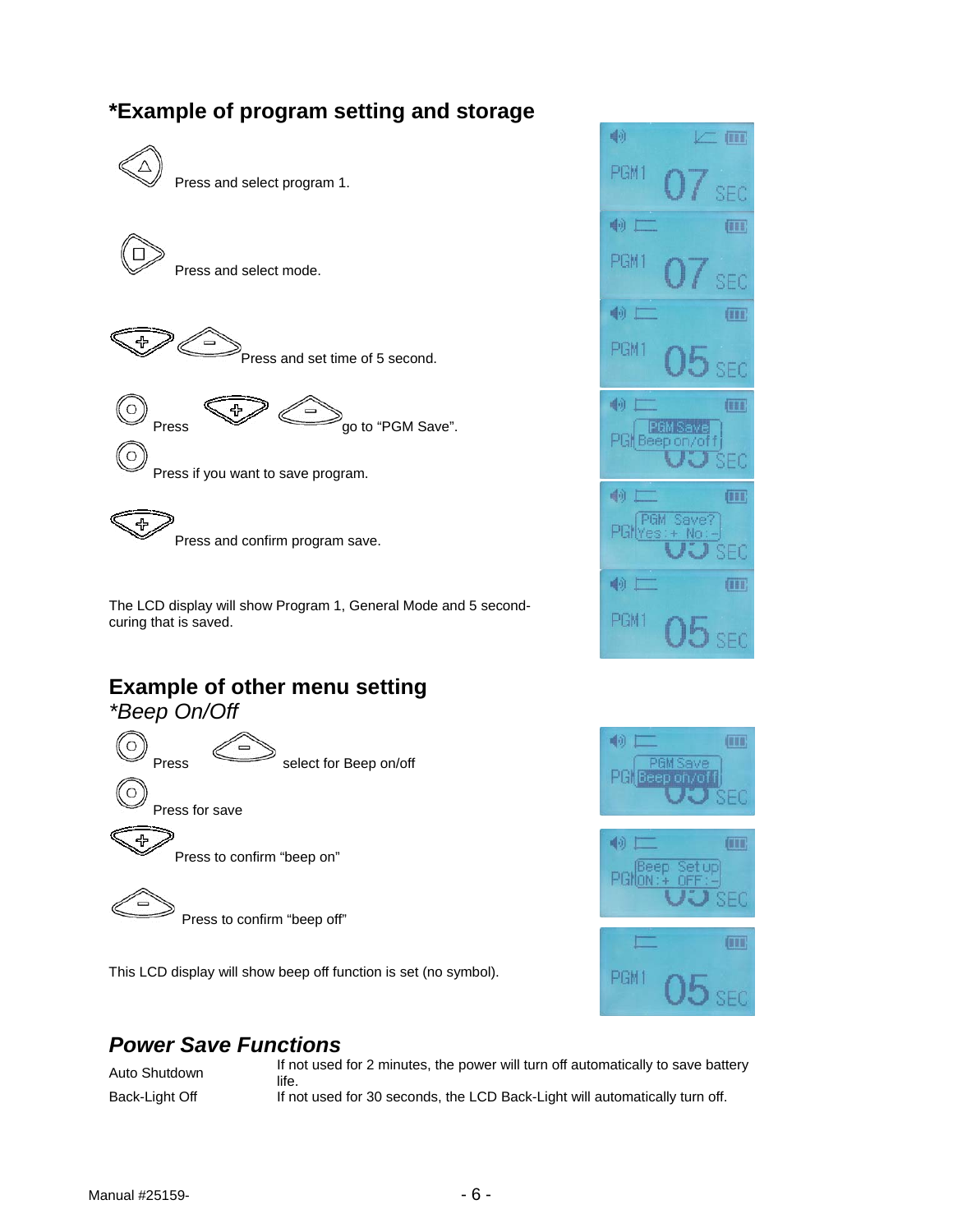### **6. TECHNICAL SPECIFICATION**

#### **Classification**

EN 60601-1:

Type of protection against electric shock: Class 2(charger)<br>
Degree of protection against electric shock: Applied part type BF Degree of protection against electric shock: Method of sterilization or disinfection: Refer to 4. Cleaning & Maintenance Degree of safety of application in presence of a flammable anesthetic mixture:

CSA S. No. 125 93/42/EEC

#### **Conditions for use**  $+10^{\circ}$  to  $+40^{\circ}$  Celsius

#### **Storage and transport conditions**  $+10^{\circ}$  to  $+45^{\circ}$  Celsius

Unit unsuitable for use in presence of a flammable anesthetic mixture with air or with oxygen or nitrous oxide. Mode of operation: The Continuous operation continuous operation<br>
Mode of operation: Continuous operation<br>
Risk class 2

> 30% to 75% relative humidity 500hPa ~ 1060hPa

> 10% to 95% relative humidity 500hPa ~ 1060hPa

Wavelength: 440 – 490nm

DC 9 V, 1.12A

Output intensity: 1,000mW/cm² MAX.

GPB, Model 1865L200 2S1PMXV1Z

**Specifications of unit:** 

Model: Supply voltage: the contract of the contract of the contract of the contract of the Skylight, Supply voltage: Supply voltage: Output characteristics (output intensity, wavelength): Internally Powered Equipment

#### **Specification of charger** <br>AC 100~240V, 50/60H2(Free volt)

Output characteristics of transformer: DC 9V 1.12A CLASS 2 EQUIPMENT (including Class 2 AC/DC Adaptor)

#### **Specification of Adaptor**

AC/DC Adaptor: Ault Inc., Model MW117KA0903N01<br>Ault Inc., Model MW117KA0903N01<br>AC 100-240 V. 50/60Hz. 0.5A INPUT: AC 100-240 V, 50/60Hz, 0.5A

### **Specification of battery**<br>Battery Pack:

Type: Lithium-ion Voltage & Capacity:

#### **Dimensions / Weight:**

| Skylight     |                     |                             |                        |
|--------------|---------------------|-----------------------------|------------------------|
| Light gun:   | Weight:             | 300 <sub>g</sub>            |                        |
|              | Dimensions:         | height:<br>width:<br>depth: | 145mm<br>52mm<br>196mm |
|              | Length without tip: | 125mm                       |                        |
|              | Weight without tip  | 254q                        |                        |
| Charger:     | Weight:             | 202 <sub>q</sub>            |                        |
|              | Dimensions:         | height:                     | 120mm                  |
|              |                     | width:                      | 100 <sub>mm</sub>      |
|              |                     | depth:                      | 190 <sub>mm</sub>      |
| Transformer: | Weight:             | 212q                        |                        |
|              | Dimensions:         | height:                     | 41mm                   |
|              |                     | width:                      | 66mm                   |
|              |                     | depth:                      | 100 <sub>mm</sub>      |